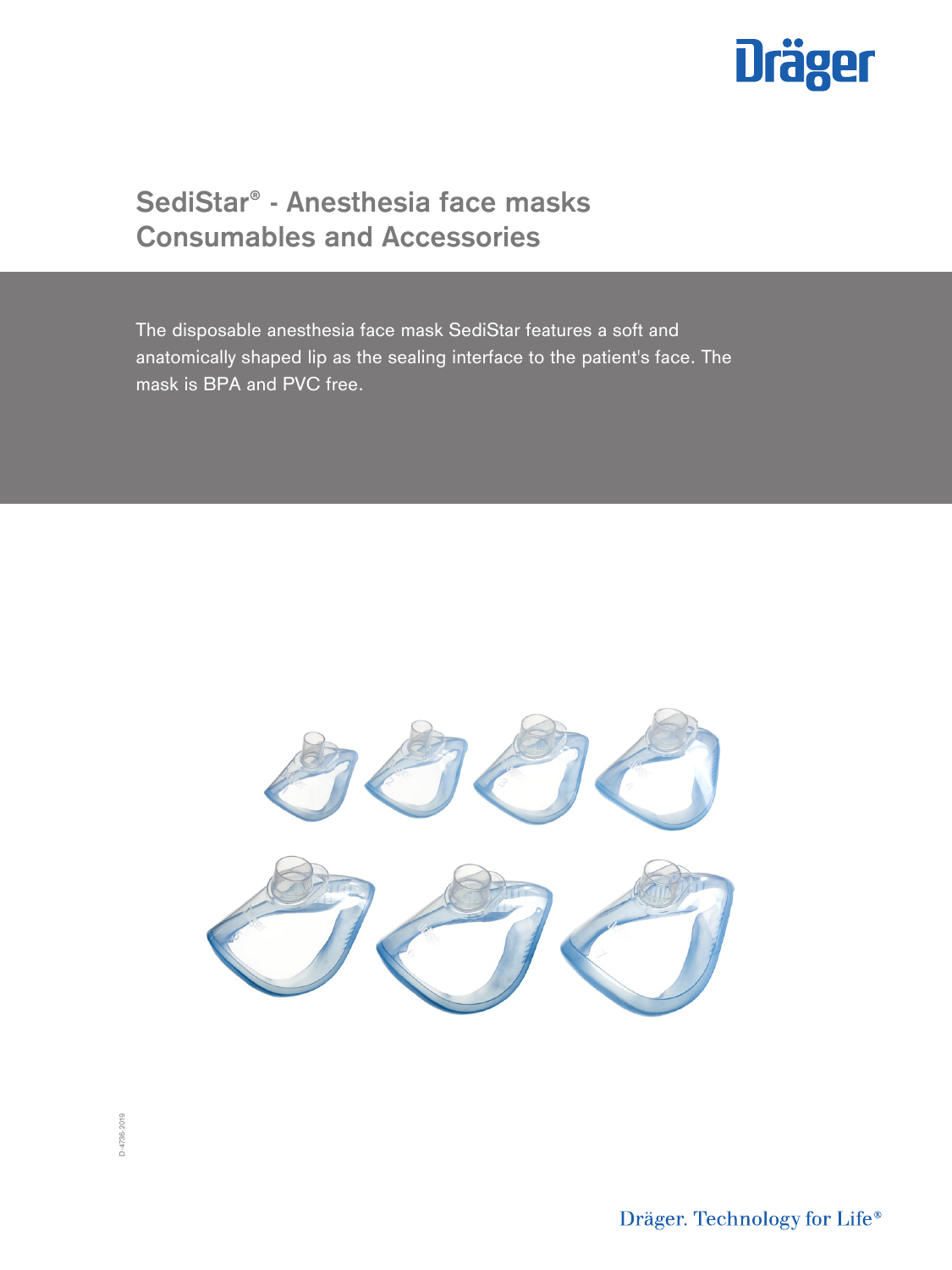# **Benefits**

# **SediStar**

The Dräger mask SediStar is for single patient use in anesthesia. The special ergonomic design supports a perfect grip for the physician. And the transparent mask body allows for continuous observation of the patient's condition.

It is BPA-free and contains no PVC.

# **Optimal fit**

Due to the ergonomic design and sealing lip the mask offers an optimized fit for different facial anatomies.

## **Color-coding**

Every mask size is color coded by a different label, which makes it easy to identify the correct mask size right of the shelf.

### **Additional mask accessories**

Easy application is supported through additional mask accessories: hook ring and headgears for fixation. Two different headgears in small and large designs offer patients and physicians a soft and elastic support and holding position.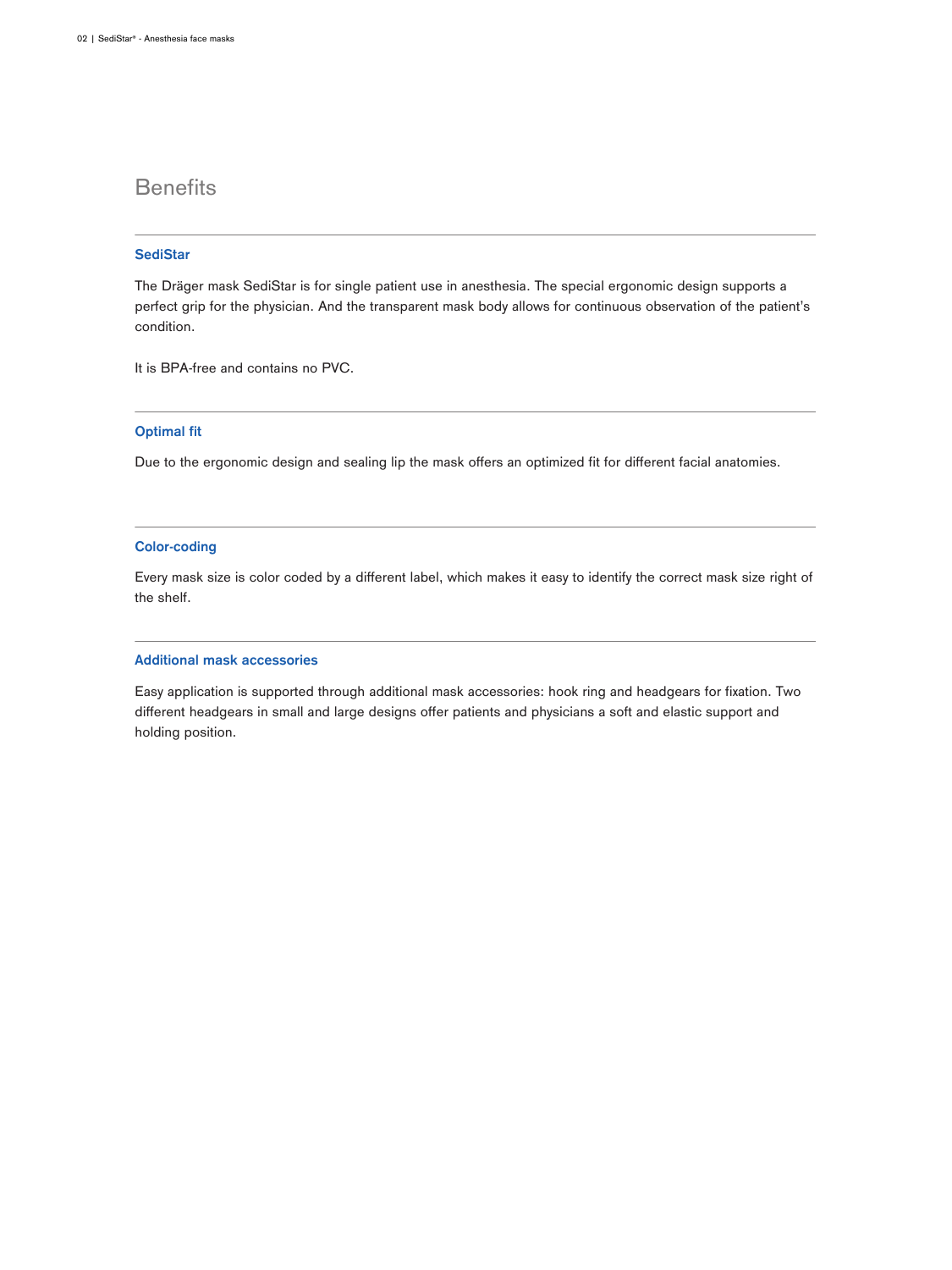# Ordering Information

|                                              | Packaging size | Part number |
|----------------------------------------------|----------------|-------------|
| SediStar anesthesia face mask,               |                |             |
| disposable, without hook ring - Available in |                |             |
| following sizes:                             |                |             |
| size 1, small infant                         | 30 pcs.        | MP01701     |
| size 2, large infant                         | 30 pcs.        | MP01702     |
| size 3, pediatric                            | 30 pcs.        | MP01703     |
| size 4, small adult                          | 30 pcs.        | MP01704     |
| size 5, medium adult                         | 30 pcs.        | MP01705     |
| size 6, large adult                          | 30 pcs.        | MP01706     |
| size 7, extra large adult                    | 30 pcs.        | MP01707     |
| Hook ring for SediStar masks                 |                |             |
| with 22 mm ID connector (size 3-7)           | 30 pcs.        | MP01708     |
| Headgear, Soft Fabric, disposable            |                |             |
| small                                        | 1 pcs.         | MP01559     |
| large                                        | 1 pcs.         | MP01560     |
| Headgear, Soft Rubber, disposable            |                |             |
| small                                        | 1 pcs.         | MP01561     |
| large                                        | 1 pcs.         | MP01562     |